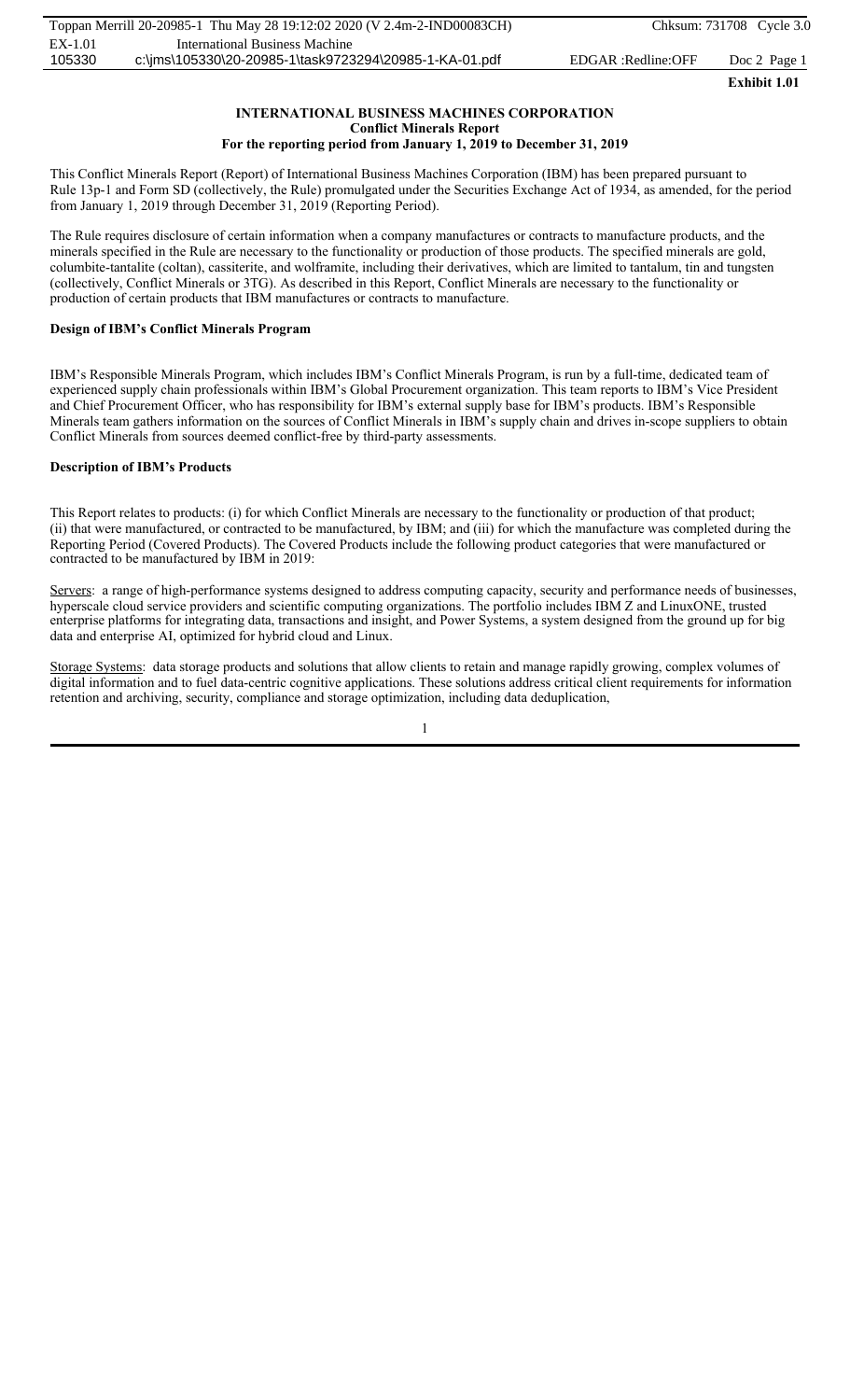availability and virtualization. The portfolio consists of a broad range of flash storage, disk and tape storage solutions.

## **Reasonable Country of Origin Inquiry**

IBM conducted a good faith reasonable country of origin inquiry regarding the Conflict Minerals. This inquiry was designed to determine whether any of the Conflict Minerals originated in the Democratic Republic of the Congo, the Republic of the Congo, the Central African Republic, South Sudan, Uganda, Rwanda, Burundi, Tanzania, Zambia or Angola (collectively, Covered Countries), and whether any of the Conflict Minerals may be from recycled or scrap sources.

## **IBM's Conflict Minerals Due Diligence Design**

IBM's due diligence measures for Conflict Minerals conform in all applicable respects to the framework set forth in the Organization for Economic Co-operation and Development (OECD) Due Diligence Guidance for Responsible Supply Chain of Minerals from Conflict-Affected and High-Risk Areas, including Annex II and the related supplements pertaining to downstream companies (OECD Guidance).

Since IBM is not a direct purchaser of ore or unrefined minerals, it is several tiers "downstream" from the smelters or refiners (SORs) of such minerals. SORs are at the point in the supply chain where ore, concentrates and/or scrap material are converted to a metal. IBM, like many downstream companies, does not have direct business relationships with SORs or visibility to the extraction and movement of Conflict Minerals between SORs and upstream entities. This position increases the difficulty of determining the origin of the Conflict Minerals in the Covered Products and, as a result, IBM relies on established industry processes and information provided from its in-scope direct suppliers.

## **Description of Due Diligence Measures Performed**

IBM stays current with evolving external standards and global events, and in 2019, updated our Responsible Minerals Policy (formerly known as IBM's Conflict Minerals Policy). IBM's due diligence reflects the principles of IBM's Responsible Minerals Policy and IBM's position in the supply chain as a downstream company, as defined by OECD Guidance. IBM is a member of the Responsible Minerals Initiative (RMI). Our due diligence process utilizes RMI resources including the Conflict Minerals Reporting Template (CMRT) and the Responsible Minerals Assurance Process (RMAP), augmented by the London Bullion Market Association (LBMA), the Responsible Jewellery Council Chain of Custody Standard (RJC CoC), and the Tungsten Industry — Conflict Minerals Council (Ti-CMC). The RMAP, LBMA, RJC CoC, and Ti-CMC use independent third-party audits to identify SORs that have systems in place to assure sourcing of only conflict-free minerals. RMAP, LBMA, RJC CoC, and Ti-CMC are recognized by industry as third-party validation schemes.

Below is a description of the due diligence measures performed by IBM for the Reporting Period.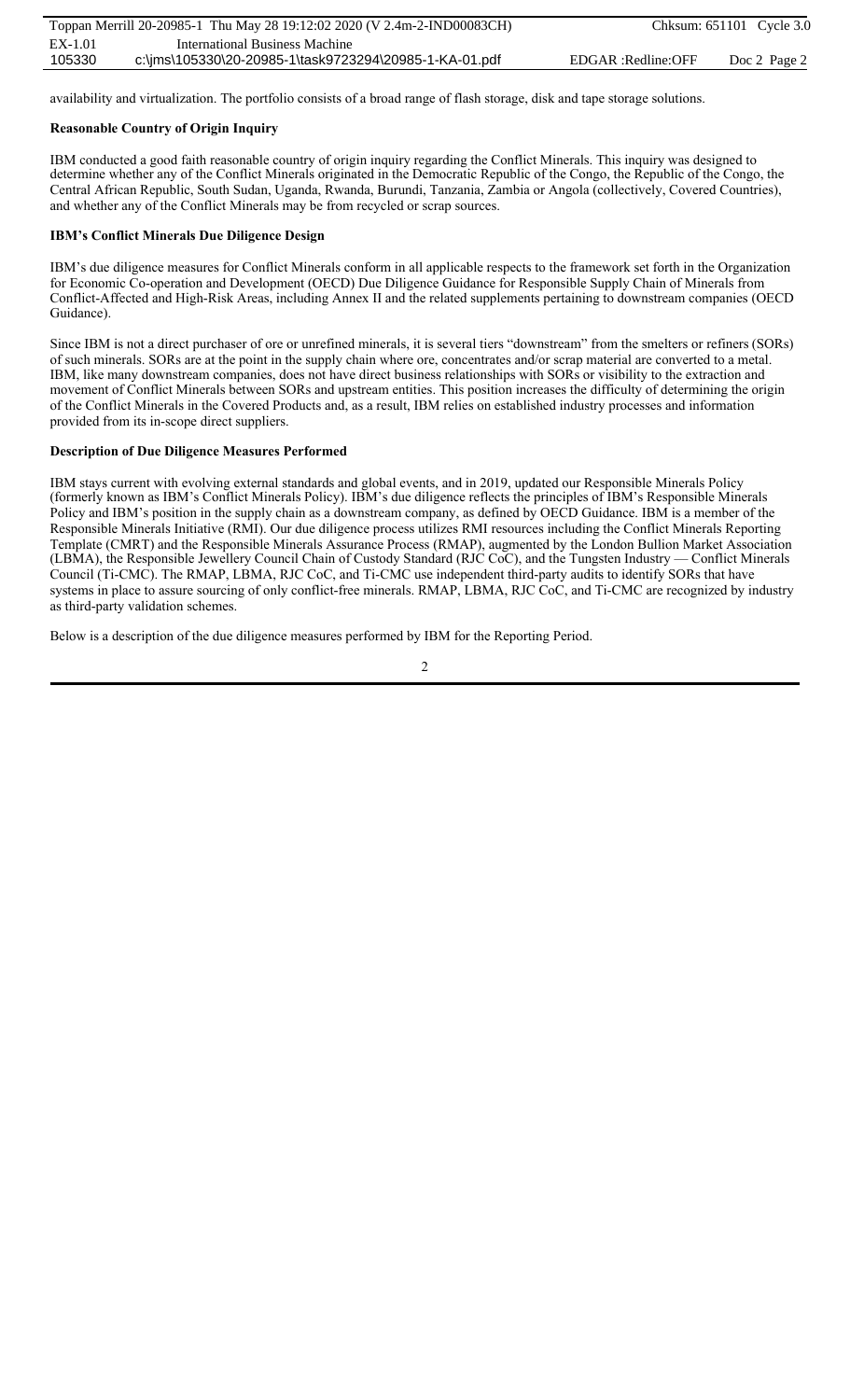1. OECD Step 1: Establish strong company management systems.

- Positioned the IBM Responsible Minerals team within IBM's Global Procurement organization to implement IBM's Conflict Minerals Program.
- x The IBM Conflict Minerals Program team reports to IBM's Chief Procurement Officer and this Report is reviewed by IBM's Senior Vice President of IBM Systems.
- Posted IBM's revised Responsible Minerals Policy on IBM's Conflict Minerals-dedicated public website https://www.ibm.com/procurement/responsibleminerals.
- Updated IBM Responsible Minerals Program requirements and revised Responsible Minerals training materials; communicated critical information to in-scope suppliers.
- Conducted multiple online supplier education sessions.
- Assigned Responsible Minerals team members to in-scope suppliers for collaboration, support, and guidance to attain the goals of IBM's Responsible Minerals program.
- x Provided an online grievance mechanism for internal and external parties to report concerns regarding Conflict Minerals to IBM's Ombudsman.
- Retained records related to Conflict Minerals in conformance with IBM's records retention policy.
- Included Conflict Minerals requirements in standard contract templates.

2. OECD Step 2: Identify and assess risks in the supply chain.

- x Requested IBM's in-scope direct suppliers to survey their upstream suppliers twice per year to identify SORs and related Conflict Minerals information through the RMI CMRT.
- Managed collection of CMRTs and tracked status of supplier responses.
- Reviewed the information provided in the CMRTs against IBM's validation criteria and OECD Guidance.
- x Analyzed the CMRTs for completeness and accuracy, and, when appropriate, communicated errors and actions required to in-scope direct suppliers.
- Used RMI Compliant Smelter Sourcing Information and other research to ascertain whether any Conflict Minerals in the Covered Products may have originated in the Covered Countries.
- Compared SORs identified by the in-scope direct suppliers against RMI information to determine valid SORs and their RMAP status; also checked the status of SORs against LBMA, RJC CoC, and Ti-CMC information.

3. OECD Step 3: Design and implement a strategy to respond to identified risks.

- Reported to IBM's Global Procurement management on topics such as CMRT collection efforts, in-scope direct supplier conflict-free progress, SOR risk mitigation, and driving identified SORs toward RMAP or LBMA, RJC CoC, or Ti-CMC engagement.
- x Required our in-scope suppliers to use SORs either actively pursuing or assessed as conformant to the recognized third-party schemes of RMAP, LBMA, RJC CoC, or Ti-CMC. Consideration was given to SORs meeting the requirements of being a refiner of 100% recycled 3TG material.
- Identified high-risk SORs and required in-scope direct suppliers reporting high-risk SORs to validate whether minerals from the SOR are contained in products provided to IBM. If confirmed that Conflict Minerals from the high-risk SOR were in Covered Products, requested in-scope direct suppliers to transition the SOR from the IBM supply chain.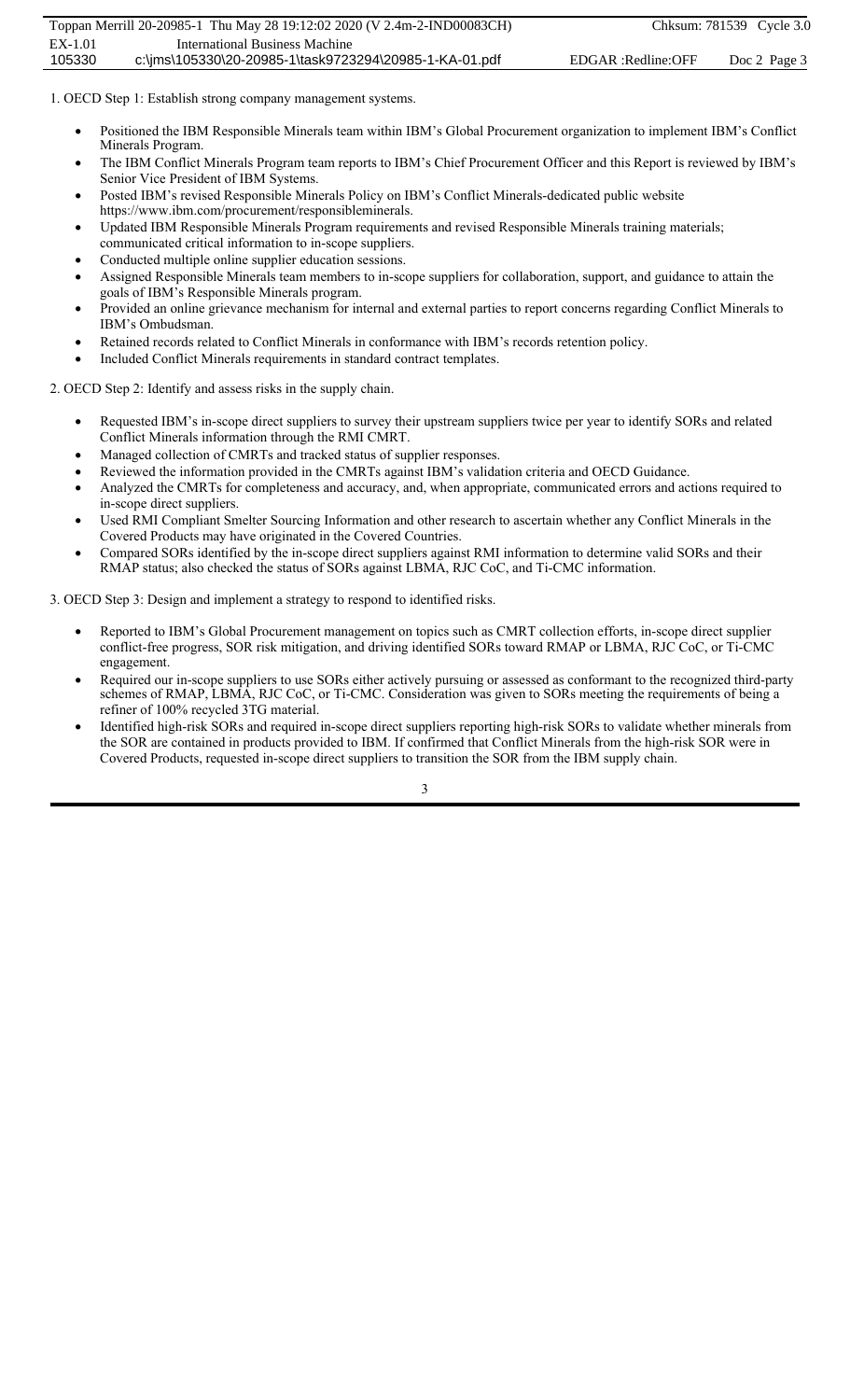- x Collaborated with select upstream suppliers to address high-risk SORs and their propagation through the IBM supply chain.
- Stayed informed of macro Conflict Minerals issues and developments through participation in the RMI.

4. OECD Step 4: Carry out independent third-party audits of supply chain due diligence.

- Supported RMI initiatives through participation in RMI workgroups.
- Since its inception, supported RMI's RMAP accreditation of SORs engaged in Conflict Minerals to build a global network of validated sources of material meeting the needs of IBM's Responsible Minerals Policy. With the backing of over 300 members in RMI, the network of accredited SORs has grown considerably allowing for downstream companies to utilize greater percentages of third-party verified 3TG.
- Contacted select SORs, without accredited designation, directly or indirectly in conjunction with RMI's smelter engagement teams, to encourage their participation in RMAP or other recognized third-party validation schemes.
- Participated in SOR site visits in China, India, and Indonesia to discuss matters regarding RMAP, such as understanding the dynamics of the SORs and downstream users of 3TG, SOR participation in the program, and retention of SORs in the program.
- x Attended minerals conferences and workshops in Hong Kong, India, and Indonesia to meet with SORs and industry contacts.

5. OECD Step 5: Report annually on supply chain due diligence.

- Pursuant to the Rule, annually file Form SD and IBM's Conflict Minerals Report.
- Published the 2018 Conflict Minerals Report on IBM's Conflict Minerals-dedicated public website https://www.ibm.com/procurement/responsibleminerals.
- Included Conflict Minerals information in IBM's annual Corporate Responsibility Report.

## **Reporting Period Determination and Findings**

Based on the information obtained through the due diligence process described herein, IBM believes that the SORs that may be used to process the Conflict Minerals contained in the Covered Products are listed in Appendix A. The list identifies SORs present at year end 2019. Further, as listed in Appendix B, IBM has reasonably determined the potential countries of origin of the Conflict Minerals in the Covered Products.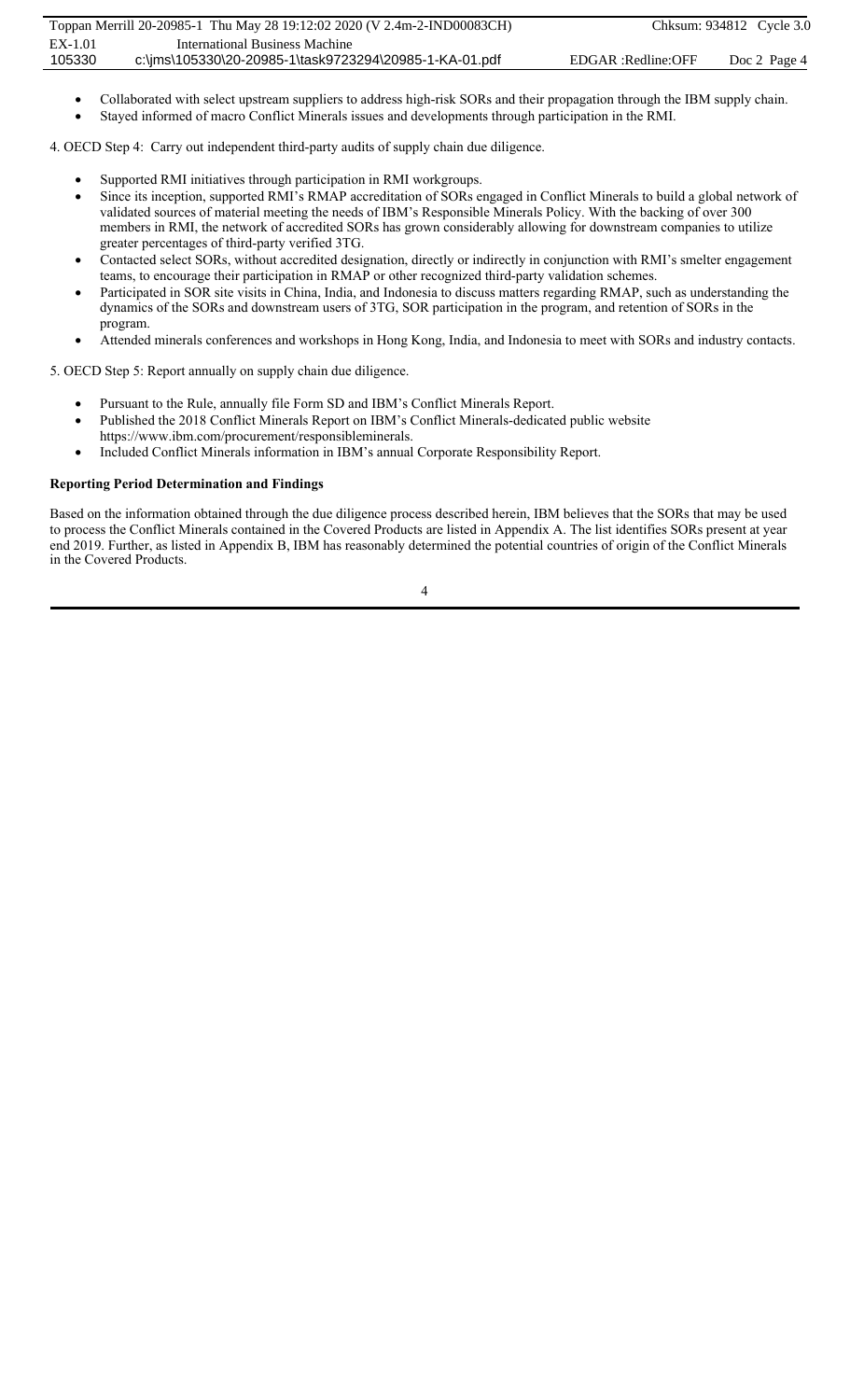The following table illustrates the percentage of 2019 SORs in the IBM supply chain that, as of December 31, 2019, are conformant with or active in one or more of the third-party validation schemes or are processing 100% recycled scrap.

| <b>Conflict Minerals</b> | <b>Number of SORs</b> | % of SORs that are<br>Conformant, Active, or<br><b>Recycled Scrap</b> |
|--------------------------|-----------------------|-----------------------------------------------------------------------|
| <b>Tantalum</b>          | 38                    | 100%                                                                  |
| Tin                      | 48                    | 100%                                                                  |
| Tungsten                 | 43                    | 100%                                                                  |
| Gold                     | 113                   | 100%                                                                  |
| <b>Total</b>             | 242                   | 100%                                                                  |

IBM's progress in this area since 2013 is illustrated below and reflects that, in 2019, all SORs reported in the IBM supply chain are pursuing or are accredited as conformant to a recognized third-party validation scheme (or operating as refiners of recycled 3TG).



Note that for 2013 and 2014, IBM considered conflict-free SORs to be only those conformant with a recognized third-party validation scheme. In 2015 and 2016, SORs that were active in a recognized third-party validation scheme were added to the conformant category. The 2017 through 2019 conformant category further includes SORs determined to source Conflict Minerals from outside Covered Countries or solely from recycled or scrap sources.

#### **IBM Requirement for Suppliers to be Conflict Free**

During 2019, IBM continued its initiative to have all in-scope direct suppliers achieve a conformant supply chain as defined by its Responsible Minerals Policy. In-scope direct suppliers with CMRTs containing SORs that are not progressing toward, or have not already received conflict-free accreditation, are required to transition those SORs from products provided to IBM.

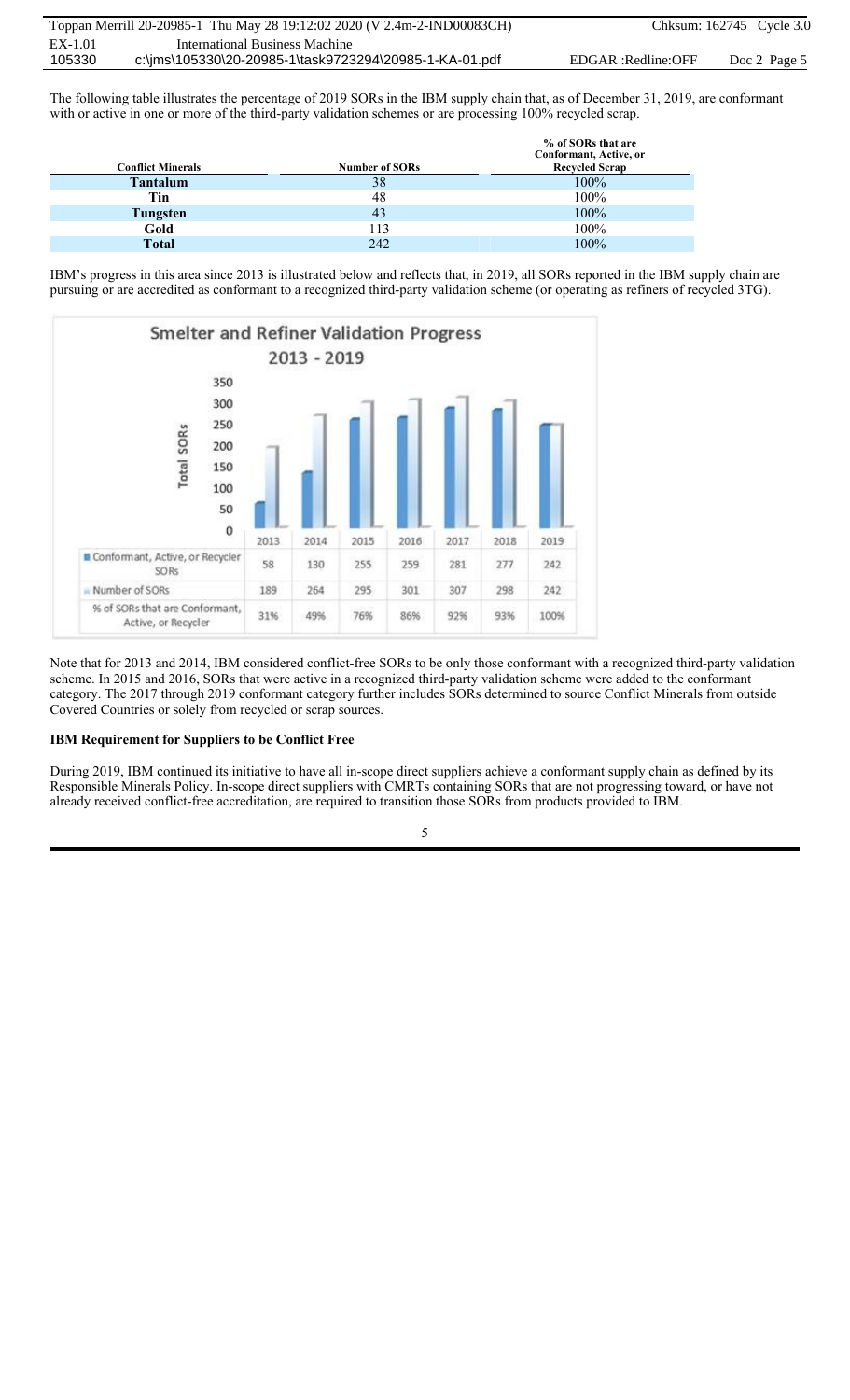The IBM Responsible Minerals team and the Global Procurement organization work with those suppliers to help them achieve this goal. Their progress is tracked and reported to IBM executives monthly along with IBM's progress toward attaining 100% conformant status.

## **IBM's Next Steps to Mitigate Conflict Minerals Risk**

IBM expects to take the following steps to enhance its due diligence measures and to continue mitigating the risk that the Conflict Minerals contained in the Covered Products finance or benefit armed groups in the Covered Countries:

- By participating in the RMI, contribute to the continued development of collaborative tools and resources for companies to assess their supply chains.
- x Remain aware of developments in Conflict Minerals due diligence processes by participation in the RMI and apply that knowledge to IBM's Conflict Minerals risk assessment and mitigation actions.
- Work with RMI members and IBM in-scope direct suppliers to contact SORs to better understand their sourcing circumstances and gain their commitment to remain engaged with an RMAP assessment or another recognized validation scheme.
- Seek resolution for any future identified SORs in IBM's supply chain that are not currently on the RMI's list of recognized SORs and drive additional identified SORs in IBM's supply chain into the RMAP.
- Improve in-scope direct suppliers' CMRT upstream supplier completeness; provide collaboration from IBM and other upstream suppliers to attain 100% upstream coverage.
- Drive in-scope direct suppliers to provide product-specific CMRTs instead of company-level CMRTs, as company-level CMRTs may include SORs not used in the supply chain for Covered Products; use of product-specific CMRTs by in-scope direct suppliers will enable IBM to have a more precise list of SORs used in the Covered Products.
- Continue to influence upstream sourcing practices to require the usage of RMAP-compliant SORs, including the use of conflict-free contract clauses.
- Engage IBM Systems Development and Procurement on future products to ascertain conformant status of SORs to be used by the proposed in-scope direct suppliers. Strive to mitigate use of any nonconformant SORs prior to introduction of the product to the marketplace.
- x Explore the use of IBM blockchain technology to further improve the end-to-end supply chain in support of IBM's Responsible Minerals Policy.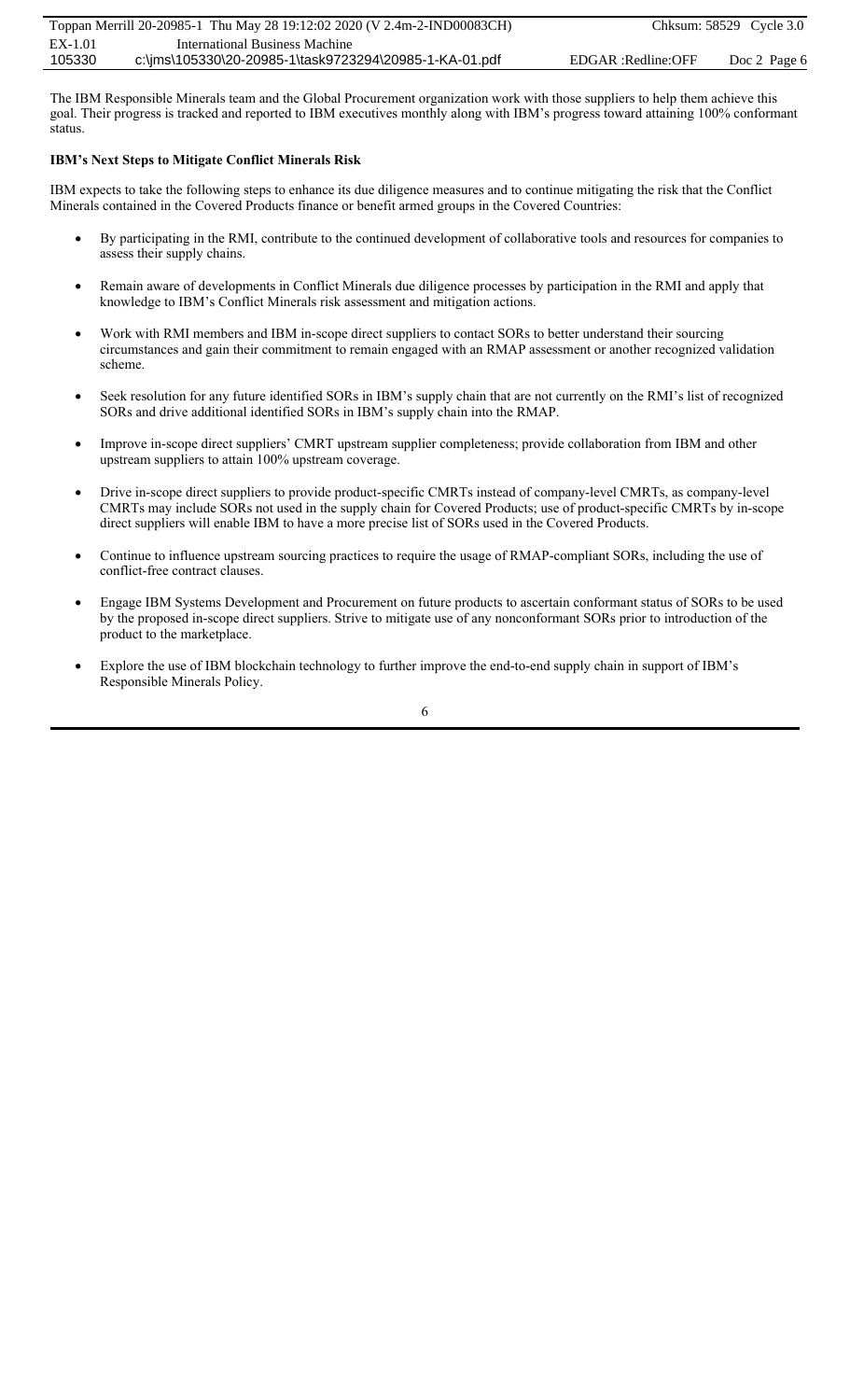## **IBM's Support of the RMI**

As outlined in the OECD Guidance, the internationally recognized standard on which IBM's due diligence is based, IBM supports an industry initiative that audits the due diligence activities of SORs. That industry initiative is the RMI's RMAP. The potential countries of origin found in Appendix B, and upon which IBM relied for certain statements in this Report, was obtained through RMI and other accreditation source data. IBM is an active contributor to the RMI through our participation in various working groups. IBM's member ID is MIBM.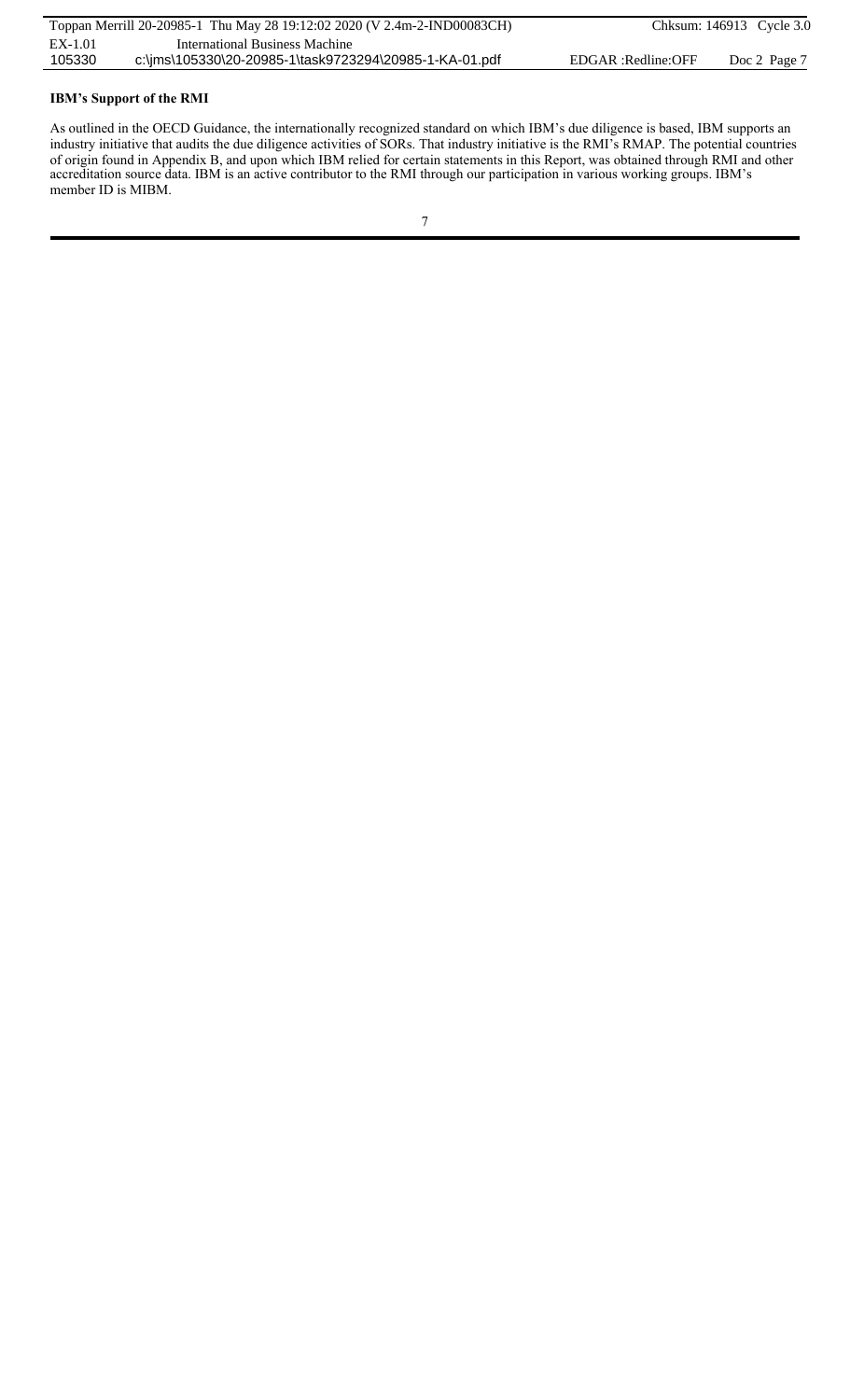## **Appendix A**

## **Smelters or Refiners (SORs) that may be used to process the Conflict Minerals contained in the Covered Products.**

SOR Status (as of April 16, 2019):

"Conformant" indicates the SOR has successfully completed an assessment and is listed by the RMAP, LBMA Good Delivery List, RJC Chain-of-Custody, or Ti-CMC web sites.

"Active" indicates that the SOR is in process for assessment by one or more of the recognized third-party validation schemes.

"Recycled Scrap" indicates that the SOR has demonstrated conformance to criteria for a facility processing only recycled or scrap materials and is currently not participating in one of the noted validation schemes.

| Metal    | Name of SOR                                       | Country              | <b>SOR Status</b> |
|----------|---------------------------------------------------|----------------------|-------------------|
| Tantalum | Asaka Riken Co., Ltd.                             | Japan                | Conformant        |
| Tantalum | Changsha South Tantalum Niobium Co., Ltd.         | China                | Conformant        |
| Tantalum | D Block Metals, LLC                               | <b>United States</b> | Conformant        |
| Tantalum | Exotech Inc.                                      | <b>United States</b> | Conformant        |
| Tantalum | F&X Electro-Materials Ltd.                        | China                | Conformant        |
| Tantalum | FIR Metals & Resource Ltd.                        | China                | Conformant        |
| Tantalum | Global Advanced Metals Aizu                       | Japan                | Conformant        |
| Tantalum | Global Advanced Metals Boyertown                  | <b>United States</b> | Conformant        |
| Tantalum | Guangdong Zhiyuan New Material Co., Ltd.          | China                | Conformant        |
| Tantalum | H.C. Starck Co., Ltd.                             | Thailand             | Conformant        |
| Tantalum | H.C. Starck Hermsdorf GmbH                        | Germany              | Conformant        |
| Tantalum | H.C. Starck Inc.                                  | <b>United States</b> | Conformant        |
| Tantalum | H.C. Starck Ltd.                                  | Japan                | Conformant        |
| Tantalum | H.C. Starck Smelting GmbH & Co. KG                | Germany              | Conformant        |
| Tantalum | H.C. Starck Tantalum and Niobium GmbH             | Germany              | Conformant        |
| Tantalum | Hengyang King Xing Lifeng New Materials Co., Ltd. | China                | Conformant        |
| Tantalum | Jiangxi Dinghai Tantalum & Niobium Co., Ltd.      | China                | Conformant        |
| Tantalum | Jiangxi Tuohong New Raw Material                  | China                | Conformant        |
| Tantalum | JiuJiang JinXin Nonferrous Metals Co., Ltd.       | China                | Conformant        |
| Tantalum | Jiujiang Tanbre Co., Ltd.                         | China                | Conformant        |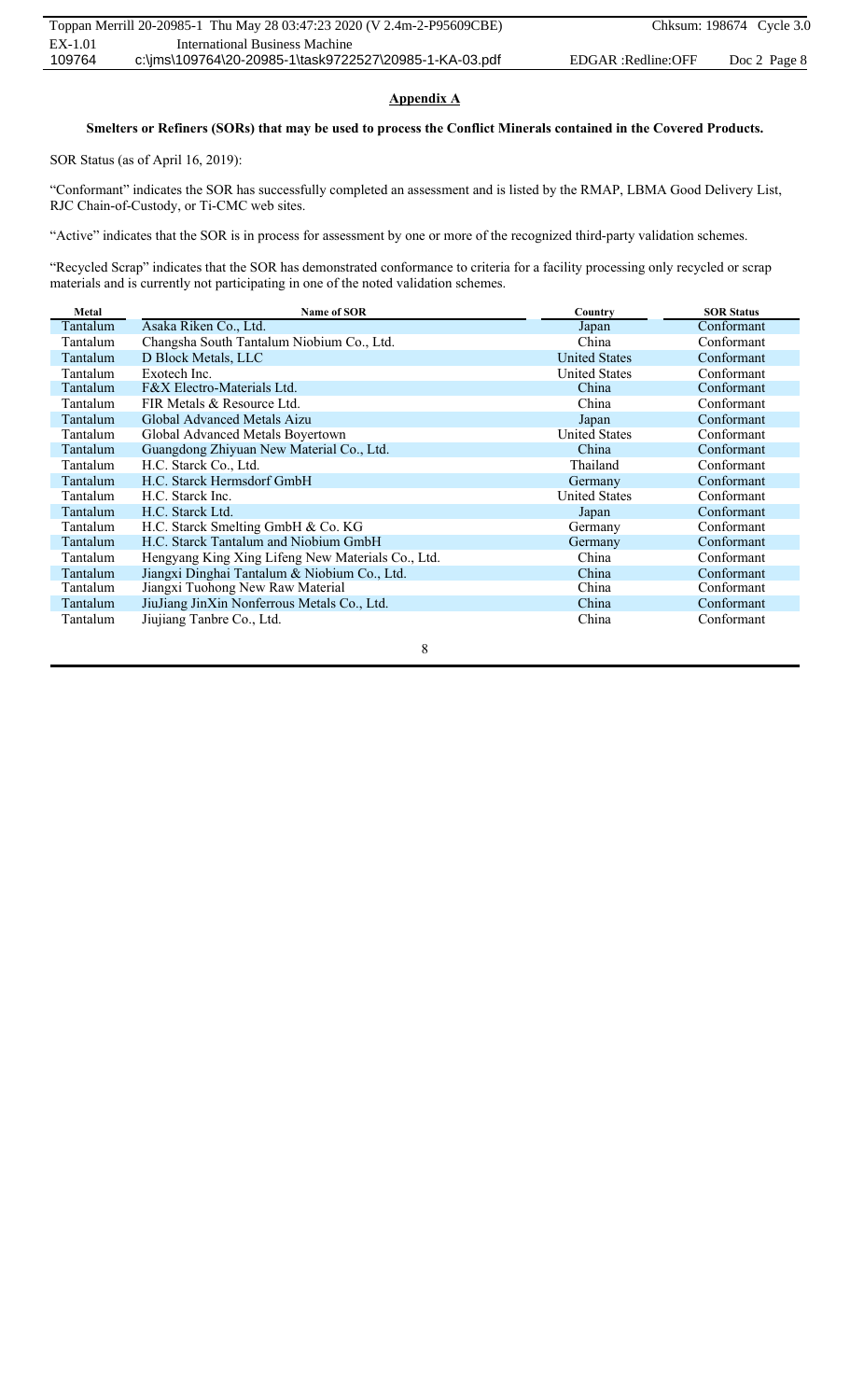| Metal    | <b>Name of SOR</b>                                  | Country              | <b>SOR Status</b> |
|----------|-----------------------------------------------------|----------------------|-------------------|
| Tantalum | Jiujiang Zhongao Tantalum & Niobium Co., Ltd.       | China                | Conformant        |
| Tantalum | <b>KEMET Blue Metals</b>                            | Mexico               | Conformant        |
| Tantalum | <b>KEMET Blue Powder</b>                            | <b>United States</b> | Conformant        |
| Tantalum | LSM Brasil S.A.                                     | <b>Brazil</b>        | Conformant        |
| Tantalum | Metallurgical Products India Pvt., Ltd.             | India                | Conformant        |
| Tantalum | Mineracao Taboca S.A.                               | <b>Brazil</b>        | Conformant        |
| Tantalum | Mitsui Mining and Smelting Co., Ltd.                | Japan                | Conformant        |
| Tantalum | Ningxia Orient Tantalum Industry Co., Ltd.          | China                | Conformant        |
| Tantalum | <b>NPM Silmet AS</b>                                | Estonia              | Conformant        |
| Tantalum | PRG Dooel                                           | Macedonia            | Conformant        |
| Tantalum | QuantumClean                                        | <b>United States</b> | Conformant        |
| Tantalum | Resind Industria e Comercio Ltda.                   | <b>Brazil</b>        | Conformant        |
| Tantalum | Solikamsk Magnesium Works OAO                       | Russian              | Conformant        |
|          |                                                     | Federation           | Conformant        |
| Tantalum | Taki Chemical Co., Ltd.                             | Japan                |                   |
| Tantalum | <b>Telex Metals</b>                                 | <b>United States</b> | Conformant        |
| Tantalum | Ulba Metallurgical Plant JSC                        | Kazakhstan           | Conformant        |
| Tantalum | XinXing HaoRong Electronic Material Co., Ltd.       | China                | Conformant        |
| Tantalum | Yanling Jincheng Tantalum & Niobium Co., Ltd.       | China                | Conformant        |
| Tin      | Alpha                                               | <b>United States</b> | Conformant        |
| Tin      | Chenzhou Yunxiang Mining and Metallurgy Co., Ltd.   | China                | Conformant        |
| Tin      | Chifeng Dajingzi Tin Industry Co., Ltd.             | China                | Conformant        |
| Tin      | China Tin Group Co., Ltd.                           | China                | Conformant        |
| Tin      | Dongguan CiEXPO Environmental Engineering Co., Ltd. | China                | Recycled Scrap    |
| Tin      | Dowa                                                | Japan                | Conformant        |
| Tin      | <b>EM Vinto</b>                                     | Bolivia              | Conformant        |
| Tin      | Fenix Metals                                        | Poland               | Conformant        |
| Tin      | Gejiu Kai Meng Industry and Trade LLC               | China                | Conformant        |
| Tin      | Gejiu Non-Ferrous Metal Processing Co., Ltd.        | China                | Conformant        |
| Tin      | Gejiu Yunxin Nonferrous Electrolysis Co., Ltd.      | China                | Conformant        |
| Tin      | Gejiu Zili Mining and Metallurgy Co., Ltd.          | China                | Conformant        |
| Tin      | Guangdong Hanhe Non-Ferrous Metal Co., Ltd.         | China                | Conformant        |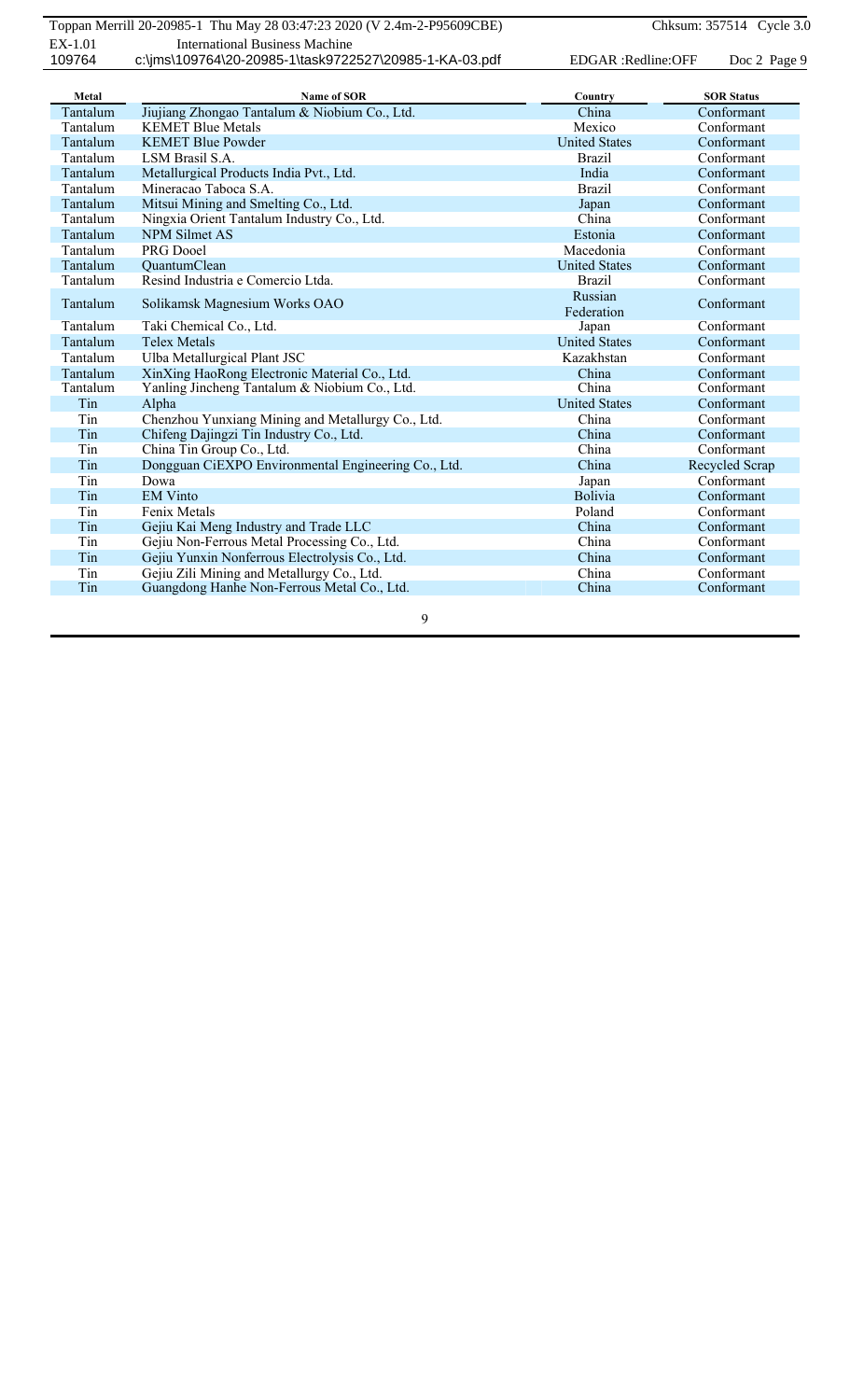| Metal | <b>Name of SOR</b>                             | Country              | <b>SOR Status</b> |
|-------|------------------------------------------------|----------------------|-------------------|
| Tin   | Guanyang Guida Nonferrous Metal Smelting Plant | China                | Conformant        |
| Tin   | HuiChang Hill Tin Industry Co., Ltd.           | China                | Conformant        |
| Tin   | Huichang Jinshunda Tin Co., Ltd.               | China                | Conformant        |
| Tin   | Jiangxi New Nanshan Technology Ltd.            | China                | Conformant        |
| Tin   | Ma'anshan Weitai Tin Co., Ltd.                 | China                | Conformant        |
| Tin   | Magnu's Minerais Metais e Ligas Ltda.          | <b>Brazil</b>        | Conformant        |
| Tin   | Malaysia Smelting Corporation (MSC)            | Malaysia             | Conformant        |
| Tin   | Melt Metais e Ligas S.A.                       | <b>Brazil</b>        | Conformant        |
| Tin   | Metallic Resources, Inc.                       | <b>United States</b> | Conformant        |
| Tin   | Metallo Belgium N.V.                           | Belgium              | Conformant        |
| Tin   | Metallo Spain S.L.U.                           | Spain                | Conformant        |
| Tin   | Mineracao Taboca S.A.                          | <b>Brazil</b>        | Conformant        |
| Tin   | Minsur                                         | Peru                 | Conformant        |
| Tin   | Mitsubishi Materials Corporation               | Japan                | Conformant        |
| Tin   | Modeltech Sdn Bhd                              | Malaysia             | Recycled Scrap    |
| Tin   | O.M. Manufacturing (Thailand) Co., Ltd.        | Thailand             | Conformant        |
| Tin   | O.M. Manufacturing Philippines, Inc.           | Philippines          | Conformant        |
| Tin   | Operaciones Metalurgical S.A.                  | Bolivia              | Conformant        |
| Tin   | Precious Minerals and Smelting Limited         | India                | Active            |
| Tin   | PT Artha Cipta Langgeng                        | Indonesia            | Conformant        |
| Tin   | PT ATD Makmur Mandiri Jaya                     | Indonesia            | Conformant        |
| Tin   | PT Mitra Stania Prima                          | Indonesia            | Conformant        |
| Tin   | PT Refined Bangka Tin                          | Indonesia            | Conformant        |
| Tin   | PT Timah Tbk Kundur                            | Indonesia            | Conformant        |
| Tin   | PT Timah Tbk Mentok                            | Indonesia            | Conformant        |
| Tin   | Resind Industria e Comercio Ltda.              | <b>Brazil</b>        | Conformant        |
| Tin   | Rui Da Hung                                    | Taiwan               | Conformant        |
| Tin   | Soft Metais Ltda.                              | <b>Brazil</b>        | Conformant        |
| Tin   | Thai Nguyen Mining and Metallurgy Co., Ltd.    | Vietnam              | Conformant        |
| Tin   | Thaisarco                                      | Thailand             | Conformant        |
| Tin   | Tin Technology & Refining                      | <b>United States</b> | Conformant        |
| Tin   | White Solder Metalurgia e Mineracao Ltda.      | <b>Brazil</b>        | Conformant        |
| Tin   | Yunnan Chengfeng Non-ferrous Metals Co., Ltd.  | China                | Conformant        |
| Tin   | Yunnan Tin Company Limited                     | China                | Conformant        |
| Tin   | Yunnan Yunfan Non-ferrous Metals Co., Ltd.     | China                | Conformant        |
|       |                                                |                      |                   |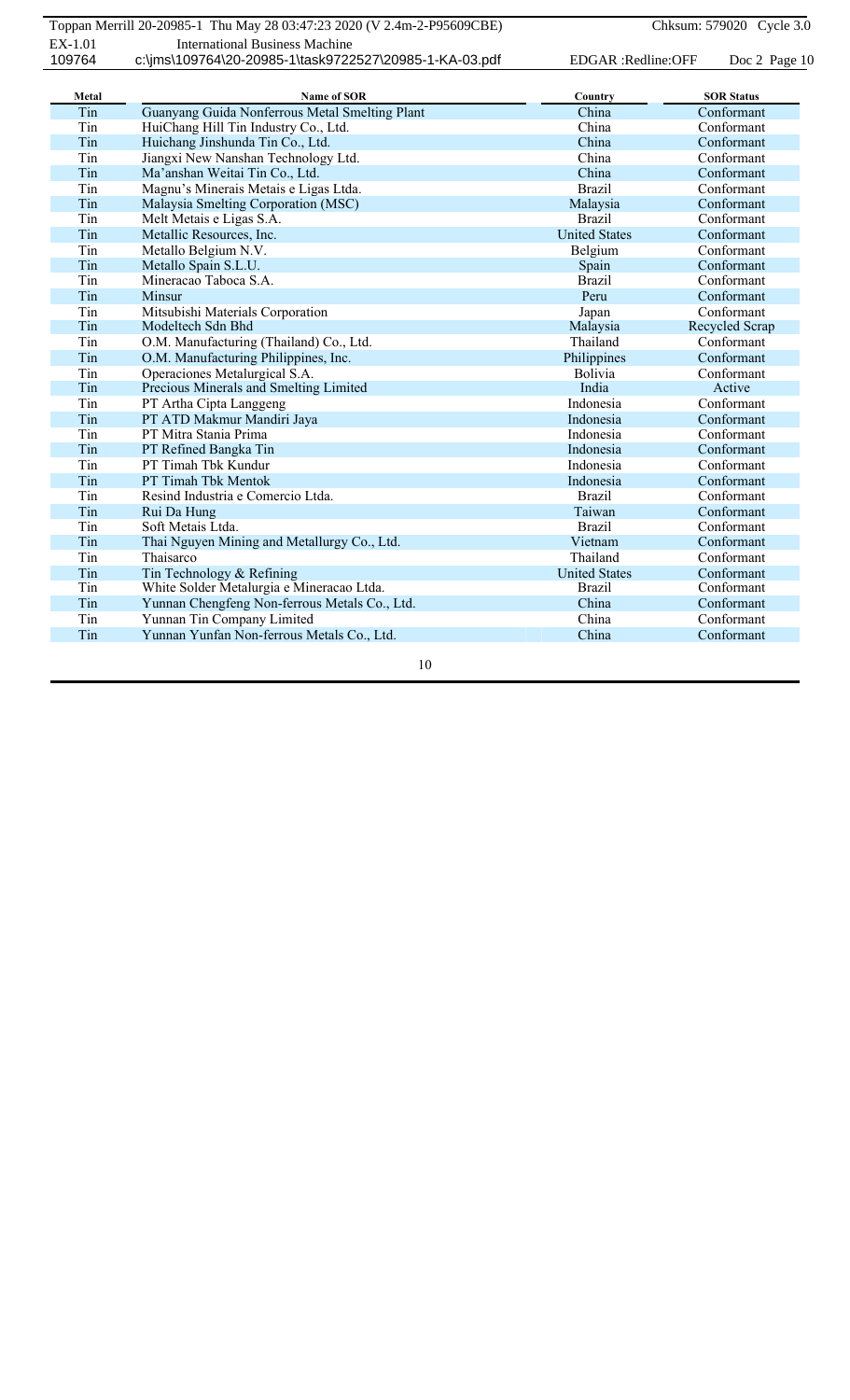| Metal    | <b>Name of SOR</b>                                            | Country              | <b>SOR Status</b> |
|----------|---------------------------------------------------------------|----------------------|-------------------|
| Tungsten | A.L.M.T. Corp.                                                | Japan                | Conformant        |
| Tungsten | <b>ACL Metais Eireli</b>                                      | <b>Brazil</b>        | Conformant        |
| Tungsten | Asia Tungsten Products Vietnam Ltd.                           | Vietnam              | Conformant        |
| Tungsten | Chenzhou Diamond Tungsten Products Co., Ltd.                  | China                | Conformant        |
| Tungsten | Chongyi Zhangyuan Tungsten Co., Ltd.                          | China                | Conformant        |
| Tungsten | Fujian Jinxin Tungsten Co., Ltd.                              | China                | Conformant        |
| Tungsten | Ganzhou Haichuang Tungsten Co., Ltd.                          | China                | Conformant        |
| Tungsten | Ganzhou Huaxing Tungsten Products Co., Ltd.                   | China                | Conformant        |
| Tungsten | Ganzhou Jiangwu Ferrotungsten Co., Ltd.                       | China                | Conformant        |
| Tungsten | Ganzhou Seadragon W & Mo Co., Ltd.                            | China                | Conformant        |
| Tungsten | Global Tungsten & Powders Corp.                               | <b>United States</b> | Conformant        |
| Tungsten | Guangdong Xianglu Tungsten Co., Ltd.                          | China                | Conformant        |
| Tungsten | H.C. Starck Smelting GmbH & Co. KG                            | Germany              | Conformant        |
| Tungsten | H.C. Starck Tungsten GmbH                                     | Germany              | Conformant        |
| Tungsten | Hunan Chenzhou Mining Co., Ltd.                               | China                | Conformant        |
| Tungsten | Hunan Chuangda Vanadium Tungsten Co., Ltd. Wuji               | China                | Conformant        |
| Tungsten | Hunan Chunchang Nonferrous Metals Co., Ltd.                   | China                | Conformant        |
| Tungsten | Hunan Litian Tungsten Industry Co., Ltd.                      | China                | Conformant        |
| Tungsten | Hydrometallurg, JSC                                           | Russian              | Conformant        |
|          |                                                               | Federation           |                   |
| Tungsten | Japan New Metals Co., Ltd.                                    | Japan                | Conformant        |
| Tungsten | Jiangwu H.C. Starck Tungsten Products Co., Ltd.               | China                | Conformant        |
| Tungsten | Jiangxi Gan Bei Tungsten Co., Ltd.                            | China                | Conformant        |
| Tungsten | Jiangxi Tonggu Non-ferrous Metallurgical & Chemical Co., Ltd. | China                | Conformant        |
| Tungsten | Jiangxi Xianglu Tungsten Co., Ltd.                            | China                | Active            |
| Tungsten | Jiangxi Xinsheng Tungsten Industry Co., Ltd.                  | China                | Conformant        |
| Tungsten | Jiangxi Yaosheng Tungsten Co., Ltd.                           | China                | Conformant        |
| Tungsten | Kennametal Fallon                                             | <b>United States</b> | Conformant        |
| Tungsten | Kennametal Huntsville                                         | <b>United States</b> | Conformant        |
| Tungsten | KGETS Co., Ltd.                                               | South Korea          | Conformant        |
| Tungsten | Lianyou Metals Co., Ltd.                                      | Taiwan               | Conformant        |
| Tungsten | Malipo Haiyu Tungsten Co., Ltd.                               | China                | Conformant        |
| Tungsten | Masan Tungsten Chemical LLC                                   | Vietnam              | Conformant        |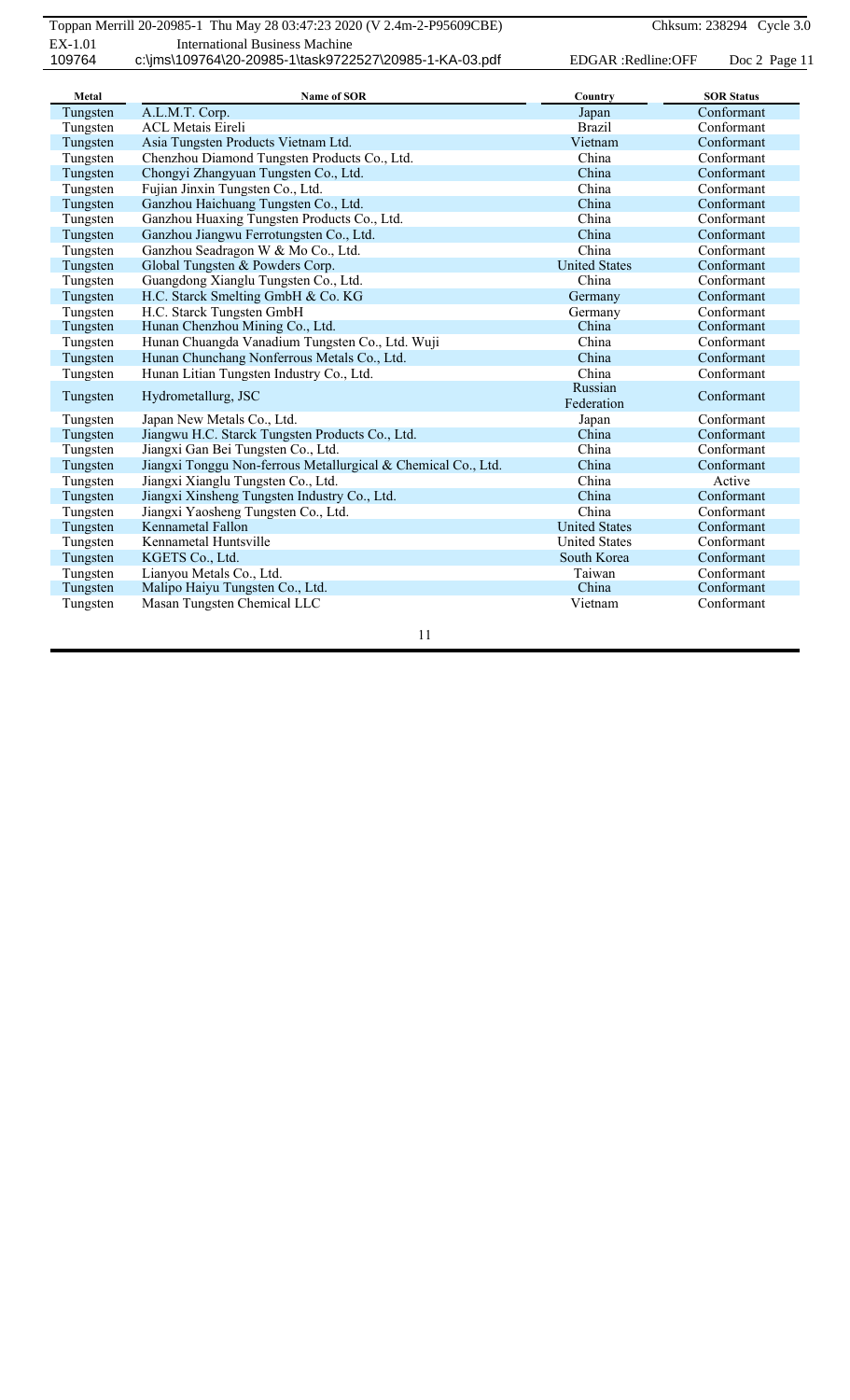| Metal    | <b>Name of SOR</b>                                            | Country                        | <b>SOR Status</b> |
|----------|---------------------------------------------------------------|--------------------------------|-------------------|
| Tungsten | Moliren Ltd.                                                  | Russian                        | Conformant        |
|          |                                                               | Federation                     |                   |
| Tungsten | Niagara Refining LLC                                          | <b>United States</b>           | Conformant        |
| Tungsten | Philippine Chuangxin Industrial Co., Inc.                     | Philippines                    | Conformant        |
| Tungsten | Tejing (Vietnam) Tungsten Co., Ltd.                           | Vietnam                        | Conformant        |
| Tungsten | Unecha Refractory metals plant                                | Russian<br>Federation          | Conformant        |
| Tungsten | Wolfram Bergbau und Hutten AG                                 | Austria                        | Conformant        |
| Tungsten | Woltech Korea Co., Ltd.                                       | South Korea                    | Conformant        |
| Tungsten | Xiamen Tungsten (H.C.) Co., Ltd.                              | China                          | Conformant        |
| Tungsten | Xiamen Tungsten Co., Ltd.                                     | China                          | Conformant        |
| Tungsten | Xinfeng Huarui Tungsten & Molybdenum New Material Co., Ltd.   | China                          | Conformant        |
| Tungsten | Xinhai Rendan Shaoguan Tungsten Co., Ltd.                     | China                          | Conformant        |
| Gold     | 8853 S.p.A.                                                   | Italy                          | Conformant        |
| Gold     | <b>Advanced Chemical Company</b>                              | <b>United States</b>           | Conformant        |
| Gold     | Aida Chemical Industries Co., Ltd.                            | Japan                          | Conformant        |
| Gold     | Al Etihad Gold Refinery DMCC                                  | <b>United Arab</b><br>Emirates | Conformant        |
| Gold     | Allgemeine Gold-und Silberscheideanstalt A.G.                 | Germany                        | Conformant        |
| Gold     | Almalyk Mining and Metallurgical Complex (AMMC)               | Uzbekistan                     | Conformant        |
| Gold     | AngloGold Ashanti Corrego do Sitio Mineracao                  | <b>Brazil</b>                  | Conformant        |
| Gold     | Argor-Heraeus S.A.                                            | Switzerland                    | Conformant        |
| Gold     | Asahi Pretec Corp.                                            | Japan                          | Conformant        |
| Gold     | Asahi Refining Canada Ltd.                                    | Canada                         | Conformant        |
| Gold     | Asahi Refining USA Inc.                                       | <b>United States</b>           | Conformant        |
| Gold     | Asaka Riken Co., Ltd.                                         | Japan                          | Conformant        |
| Gold     | <b>AU Traders and Refiners</b>                                | South Africa                   | Conformant        |
| Gold     | Aurubis AG                                                    | Germany                        | Conformant        |
| Gold     | <b>Bangalore Refinery</b>                                     | India                          | Conformant        |
| Gold     | Bangko Sentral ng Pilipinas (Central Bank of the Philippines) | Philippines                    | Conformant        |
| Gold     | <b>Boliden AB</b>                                             | Sweden                         | Conformant        |
| Gold     | C. Hafner GmbH $+$ Co. KG                                     | Germany                        | Conformant        |
| Gold     | CCR Refinery - Glencore Canada Corporation                    | Canada                         | Conformant        |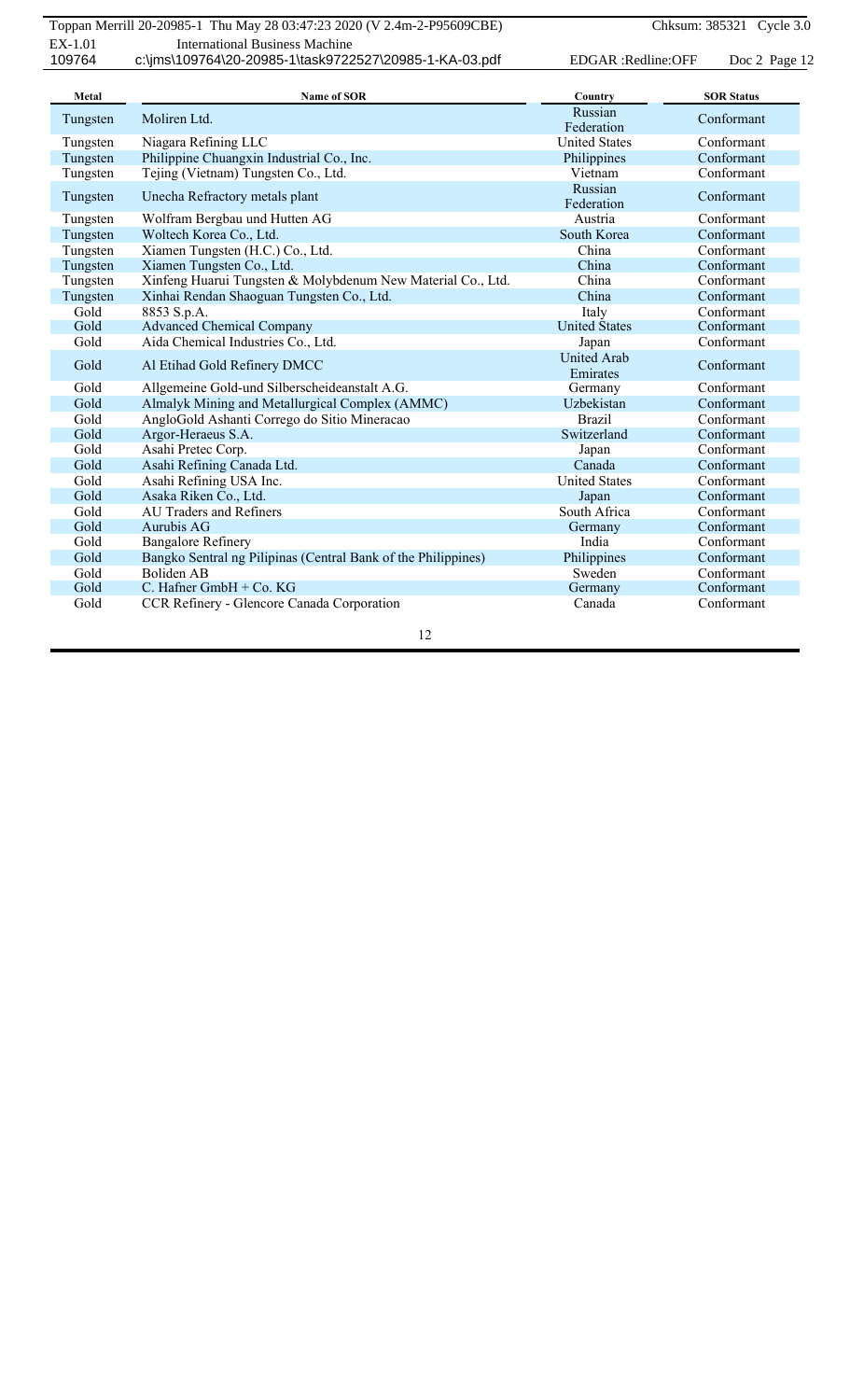| Metal | Name of SOR                                                     | Country              | <b>SOR Status</b> |
|-------|-----------------------------------------------------------------|----------------------|-------------------|
| Gold  | Cendres + Metaux S.A.                                           | Switzerland          | Conformant        |
| Gold  | Chimet S.p.A.                                                   | Italy                | Conformant        |
| Gold  | Chugai Mining                                                   | Japan                | Conformant        |
| Gold  | Daye Non-Ferrous Metals Mining Ltd.                             | China                | Conformant        |
| Gold  | DODUCO Contacts and Refining GmbH                               | Germany              | Conformant        |
| Gold  | Dowa                                                            | Japan                | Conformant        |
| Gold  | DS PRETECH Co., Ltd.                                            | South Korea          | Conformant        |
| Gold  | DSC (Do Sung Corporation)                                       | South Korea          | Conformant        |
| Gold  | Eco-System Recycling Co., Ltd. East Plant                       | Japan                | Conformant        |
| Gold  | Eco-System Recycling Co., Ltd. North Plant                      | Japan                | Conformant        |
| Gold  | Eco-System Recycling Co., Ltd. West Plant                       | Japan                | Conformant        |
| Gold  | <b>Emirates Gold DMCC</b>                                       | United Arab          | Conformant        |
|       |                                                                 | Emirates             |                   |
| Gold  | Geib Refining Corporation                                       | <b>United States</b> | Conformant        |
| Gold  | Gold Refinery of Zijin Mining Group Co., Ltd.                   | China                | Conformant        |
| Gold  | Great Wall Precious Metals Co., Ltd. of CBPM                    | China                | Conformant        |
| Gold  | Heimerle $+$ Meule GmbH                                         | Germany              | Conformant        |
| Gold  | Heraeus Metals Hong Kong Ltd.                                   | China                | Conformant        |
| Gold  | Heraeus Precious Metals GmbH & Co. KG                           | Germany              | Conformant        |
| Gold  | Inner Mongolia Qiankun Gold and Silver Refinery Share Co., Ltd. | China                | Conformant        |
| Gold  | Ishifuku Metal Industry Co., Ltd.                               | Japan                | Conformant        |
| Gold  | <b>Istanbul Gold Refinery</b>                                   | Turkey               | Conformant        |
| Gold  | Italpreziosi                                                    | Italy                | Conformant        |
| Gold  | Japan Mint                                                      | Japan                | Conformant        |
| Gold  | Jiangxi Copper Co., Ltd.                                        | China                | Conformant        |
| Gold  | <b>JSC</b> Uralelectromed                                       | Russian              | Conformant        |
|       |                                                                 | Federation           |                   |
| Gold  | JX Nippon Mining & Metals Co., Ltd.                             | Japan                | Conformant        |
| Gold  | Kazzinc                                                         | Kazakhstan           | Conformant        |
| Gold  | Kennecott Utah Copper LLC                                       | <b>United States</b> | Conformant        |
| Gold  | KGHM Polska Miedz Spolka Akcyjna                                | Poland               | Conformant        |
| Gold  | Kojima Chemicals Co., Ltd.                                      | Japan                | Conformant        |
| Gold  | Korea Zinc Co., Ltd.                                            | South Korea          | Conformant        |
| Gold  | Kyrgyzaltyn JSC                                                 | Kyrgyzstan           | Conformant        |
| Gold  | L'Orfebre S.A.                                                  | Andorra              | Conformant        |
|       |                                                                 |                      |                   |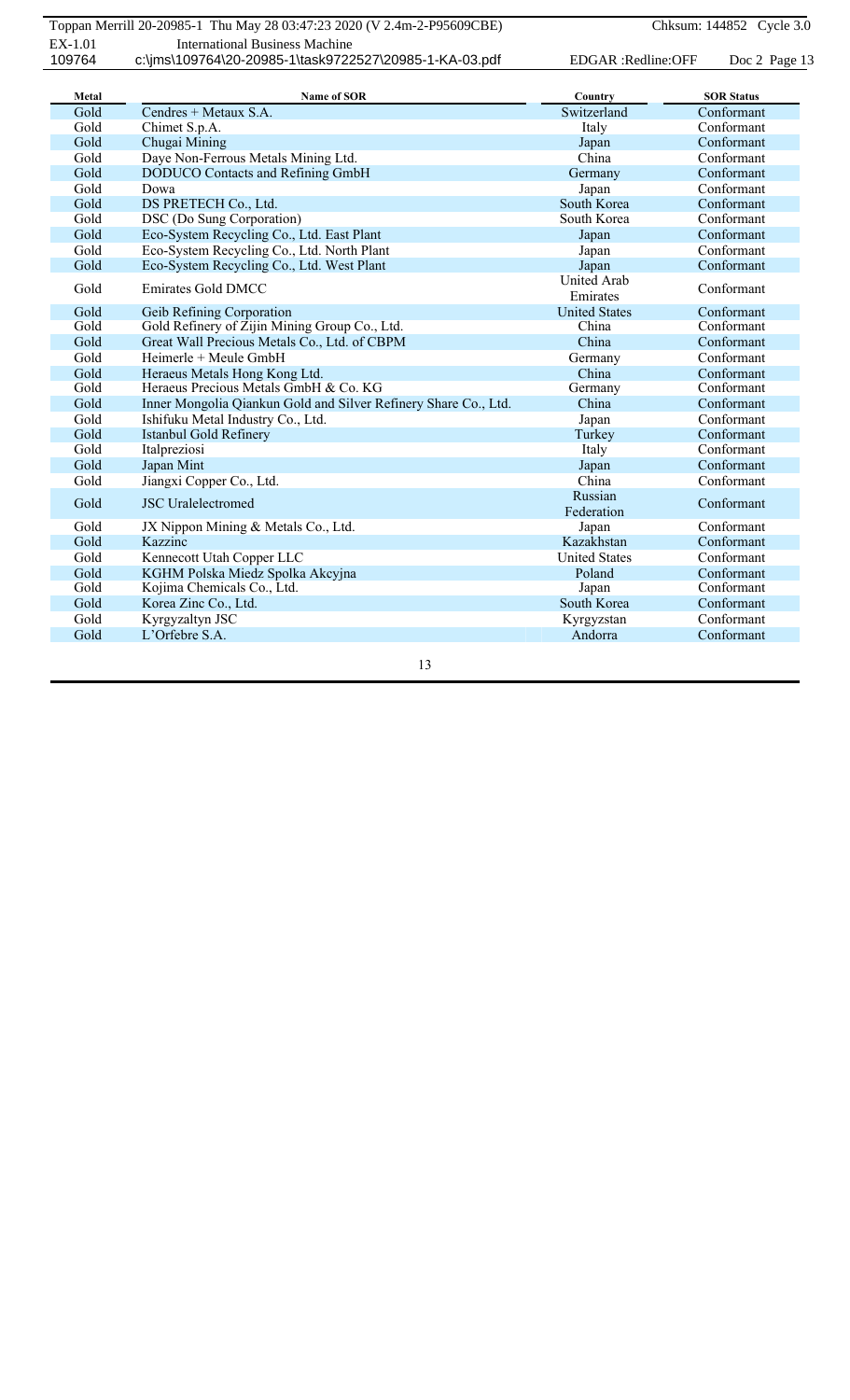| Metal | Name of SOR                                                                    | Country               | <b>SOR Status</b> |
|-------|--------------------------------------------------------------------------------|-----------------------|-------------------|
| Gold  | LS-NIKKO Copper Inc.                                                           | South Korea           | Conformant        |
| Gold  | LT Metal Ltd.                                                                  | South Korea           | Conformant        |
| Gold  | <b>Marsam Metals</b>                                                           | <b>Brazil</b>         | Conformant        |
| Gold  | Materion                                                                       | <b>United States</b>  | Conformant        |
| Gold  | Matsuda Sangyo Co., Ltd.                                                       | Japan                 | Conformant        |
| Gold  | Metalor Technologies (Hong Kong) Ltd.                                          | China                 | Conformant        |
| Gold  | Metalor Technologies (Singapore) Pte., Ltd.                                    | Singapore             | Conformant        |
| Gold  | Metalor Technologies (Suzhou) Ltd.                                             | China                 | Conformant        |
| Gold  | Metalor Technologies S.A.                                                      | Switzerland           | Conformant        |
| Gold  | Metalor USA Refining Corporation                                               | <b>United States</b>  | Conformant        |
| Gold  | Metalurgica Met-Mex Penoles S.A. De C.V.                                       | Mexico                | Conformant        |
| Gold  | Mitsubishi Materials Corporation                                               | Japan                 | Conformant        |
| Gold  | Mitsui Mining and Smelting Co., Ltd.                                           | Japan                 | Conformant        |
| Gold  | MMTC-PAMP India Pvt., Ltd.                                                     | India                 | Conformant        |
| Gold  | Modeltech Sdn Bhd                                                              | Malaysia              | Recycled Scrap    |
| Gold  | Moscow Special Alloys Processing Plant                                         | Russian               | Conformant        |
|       |                                                                                | Federation            |                   |
| Gold  | Nadir Metal Rafineri San. Ve Tic. A.S.                                         | Turkey                | Conformant        |
| Gold  | Navoi Mining and Metallurgical Combinat                                        | Uzbekistan            | Conformant        |
| Gold  | NH Recytech Company                                                            | South Korea           | Recycled Scrap    |
| Gold  | Nihon Material Co., Ltd.                                                       | Japan                 | Conformant        |
| Gold  | Ogussa Osterreichische Gold- und Silber-Scheideanstalt GmbH                    | Austria               | Conformant        |
| Gold  | Ohura Precious Metal Industry Co., Ltd.                                        | Japan                 | Conformant        |
| Gold  | OJSC "The Gulidov Krasnoyarsk Non-Ferrous Metals Plant" (OJSC<br>Krastsvetmet) | Russian<br>Federation | Conformant        |
| Gold  | <b>OJSC Novosibirsk Refinery</b>                                               | Russian<br>Federation | Conformant        |
| Gold  | PAMP S.A.                                                                      | Switzerland           | Conformant        |
| Gold  | Planta Recuperadora de Metales SpA                                             | Chile                 | Conformant        |
| Gold  | Prioksky Plant of Non-Ferrous Metals                                           | Russian<br>Federation | Conformant        |
| Gold  | PT Aneka Tambang (Persero) Tbk                                                 | Indonesia             | Conformant        |
| Gold  | PX Precinox S.A.                                                               | Switzerland           | Conformant        |
| Gold  | Rand Refinery (Pty) Ltd.                                                       | South Africa          | Conformant        |
| Gold  | Remondis PMR B.V.                                                              | Netherlands           | Conformant        |
| Gold  | Royal Canadian Mint                                                            | Canada                | Conformant        |
| Gold  | <b>SAAMP</b>                                                                   | France                | Conformant        |
| Gold  | Safimet S.p.A                                                                  | Italy                 | Conformant        |
| Gold  | <b>SAFINA A.S.</b>                                                             | Czech Republic        | Active            |
|       |                                                                                |                       |                   |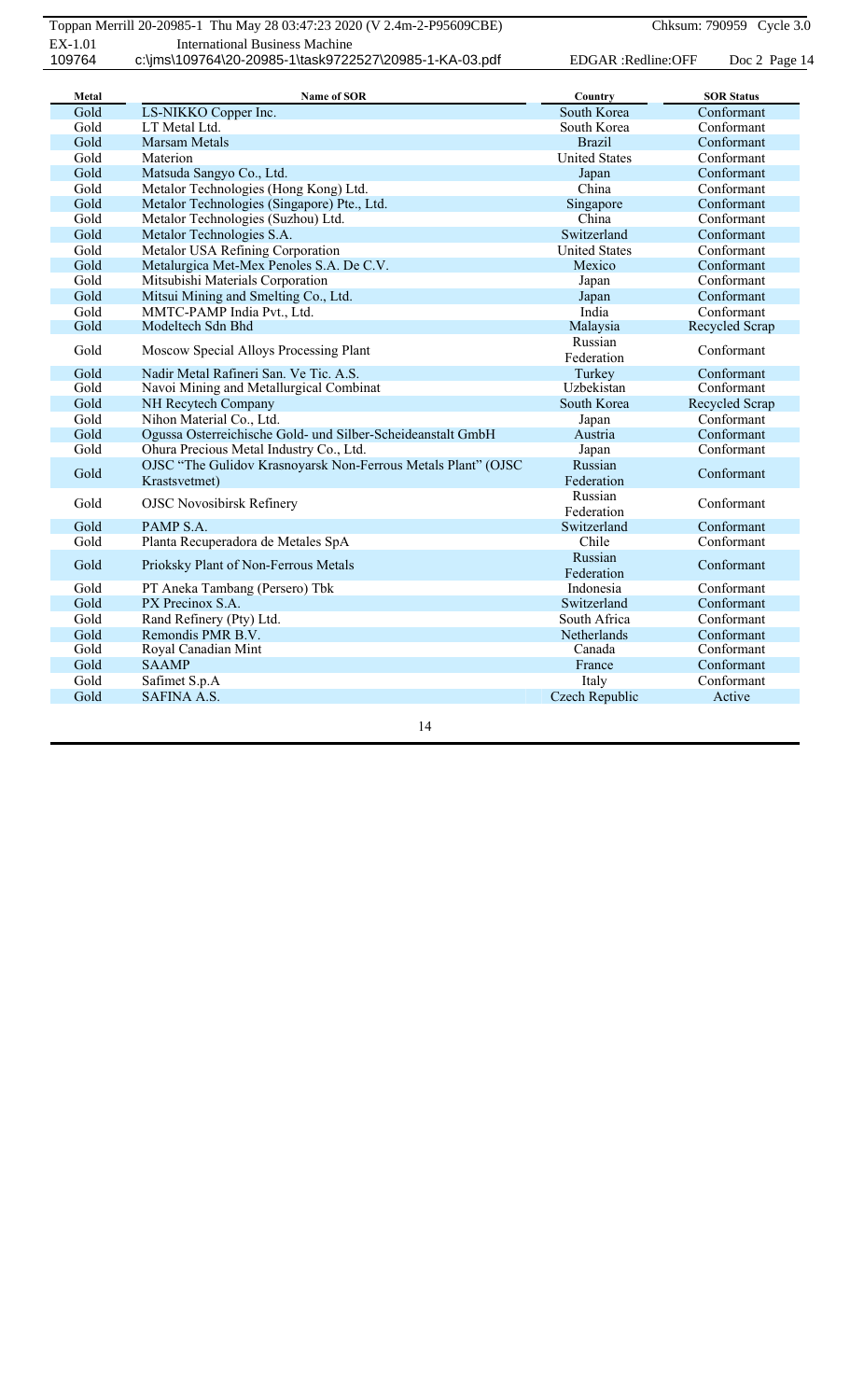| Metal | <b>Name of SOR</b>                                   | Country               | <b>SOR Status</b> |
|-------|------------------------------------------------------|-----------------------|-------------------|
| Gold  | <b>Samduck Precious Metals</b>                       | South Korea           | Conformant        |
| Gold  | SAXONIA Edelmetalle GmbH                             | Germany               | Conformant        |
| Gold  | SEMPSA Joyeria Plateria S.A.                         | Spain                 | Conformant        |
| Gold  | Shandong Zhaojin Gold & Silver Refinery Co., Ltd.    | China                 | Conformant        |
| Gold  | Sichuan Tianze Precious Metals Co., Ltd.             | China                 | Conformant        |
| Gold  | Singway Technology Co., Ltd.                         | Taiwan                | Conformant        |
| Gold  | SOE Shyolkovsky Factory of Secondary Precious Metals | Russian<br>Federation | Conformant        |
| Gold  | Solar Applied Materials Technology Corp.             | Taiwan                | Conformant        |
| Gold  | Sumitomo Metal Mining Co., Ltd.                      | Japan                 | Conformant        |
| Gold  | SungEel HiMetal Co., Ltd.                            | South Korea           | Conformant        |
| Gold  | T.C.A S.p.A                                          | Italy                 | Conformant        |
| Gold  | Tanaka Kikinzoku Kogyo K.K.                          | Japan                 | Conformant        |
| Gold  | The Refinery of Shandong Gold Mining Co., Ltd.       | China                 | Conformant        |
| Gold  | Tokuriki Honten Co., Ltd.                            | Japan                 | Conformant        |
| Gold  | TOO Tau-Ken-Altyn                                    | Kazakhstan            | Conformant        |
| Gold  | Torecom                                              | South Korea           | Conformant        |
| Gold  | Umicore Brasil Ltda.                                 | <b>Brazil</b>         | Conformant        |
| Gold  | Umicore Precious Metals Thailand                     | Thailand              | Conformant        |
| Gold  | Umicore S.A. Business Unit Precious Metals Refining  | Belgium               | Conformant        |
| Gold  | United Precious Metal Refining, Inc.                 | <b>United States</b>  | Conformant        |
| Gold  | Valcambi S A                                         | Switzerland           | Conformant        |
| Gold  | Western Australian Mint (T/a The Perth Mint)         | Australia             | Conformant        |
| Gold  | Wieland Edelmetalle GmbH                             | Germany               | Conformant        |
| Gold  | Yamakin Co., Ltd.                                    | Japan                 | Conformant        |
| Gold  | Yokohama Metal Co., Ltd.                             | Japan                 | Conformant        |
| Gold  | Zhongyuan Gold Smelter of Zhongjin Gold Corporation  | China                 | Conformant        |
|       | 15                                                   |                       |                   |